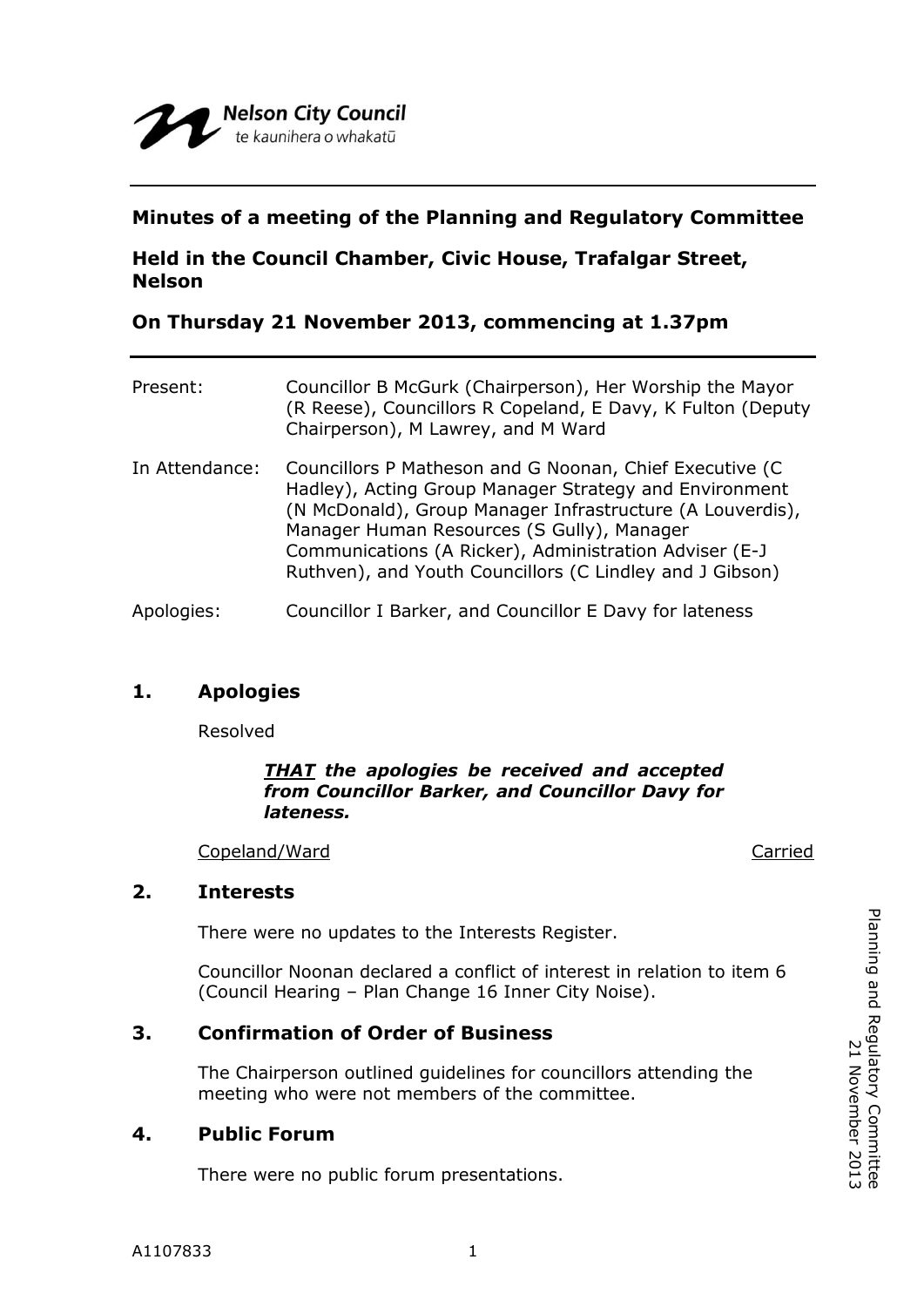# **5. Chairperson's Report**

There was no Chairperson's report.

## **PLANNING**

### **6. Review of Nelson's Resource Management Plans**

Document number A1102454 (1628749), agenda pages 5-21 refer.

Principal Planner, Matt Heale, joined the meeting and presented the report. He explained the options available for carrying out a review of the Nelson Resource Management Plan, and gave a PowerPoint presentation that indicated the different timelines for a full Plan review option and a rolling review option (A1109004).

In response to questions, Mr Heale explained the costs and benefits of adopting the full-Plan approach over the rolling-review approach, and highlighted opportunities that the Council would have for input into developing a draft and final plan prior to notification. In response to further questions, he outlined the opportunities for community consultation.

Attendance: Councillor Davy joined the meeting at 1.44pm.

Councillor Fulton, seconded by Councillor Copeland, moved the following motion, and recommendation to Council:

> *THAT the report Review of Nelson's Resource Management Plans and its attachments (1628749) be received;*

> *AND THAT a Council workshop be held to identify Nelson's significant resource management issues;*

> *AND THAT issues and options papers for Nelson's significant resource management issues be brought back to the Committee by mid 2014.*

Recommendation to Council

*THAT Council embarks on a full plan review, aiming to achieve notification within the term of the current Council.*

Councillors discussed whether it was preferable to adopt a full-Plan review approach or a rolling-review approach, with the majority view favouring a full-Plan review approach. There was further discussion around whether to allow for targeted Plan Changes should specific resource management issues arise, and a variety of views were expressed.

Her Worship the Mayor, seconded by Councillor Fulton, moved an amendment: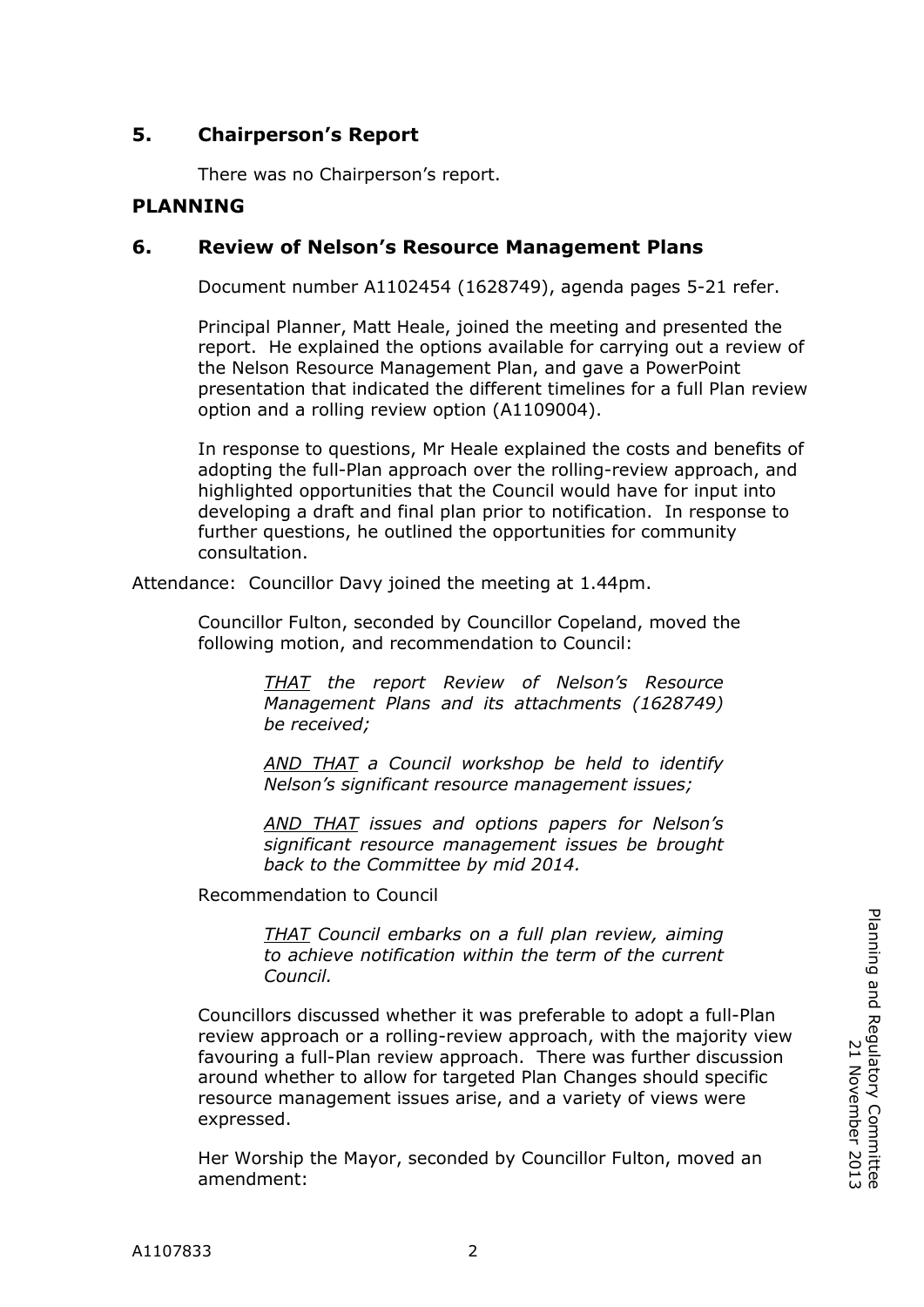*THAT the report Review of Nelson's Resource Management Plans and its attachments (1628749) be received;*

*AND THAT a Council workshop be held to identify Nelson's significant resource management issues;*

*AND THAT issues and options papers for Nelson's significant resource management issues be brought back to the Committee by mid 2014.*

Recommendation to Council

*THAT the Council embarks on a full plan review, aiming to achieve notification within the term of the current Council, noting that where a specific resource management issue arises a targeted Plan Change may occur separately.*

The amendment was carried, and became the substantive motion.

Councillor Davy requested that his vote against the amendment be recorded.

Resolved

#### *THAT the report Review of Nelson's Resource Management Plans and its attachments (1628749) be received;*

*AND THAT a Council workshop be held to identify Nelson's significant resource management issues;*

*AND THAT issues and options papers for Nelson's significant resource management issues be brought back to the Committee by mid 2014*

Fulton/Copeland **Carried** Carried Carried Carried Carried Carried Carried Carried Carried Carried Carried Carried Carried Carried Carried Carried Carried Carried Carried Carried Carried Carried Carried Carried Carried Carr

Recommendation to Council

*THAT the Council embarks on a full plan review, aiming to achieve notification within the term of the current Council, noting that where a specific resource management issue arises a targeted Plan Change may occur separately.*

Fulton/Copeland **Carried** Carried Carried Carried Carried Carried Carried Carried Carried Carried Carried Carried Carried Carried Carried Carried Carried Carried Carried Carried Carried Carried Carried Carried Carried Carr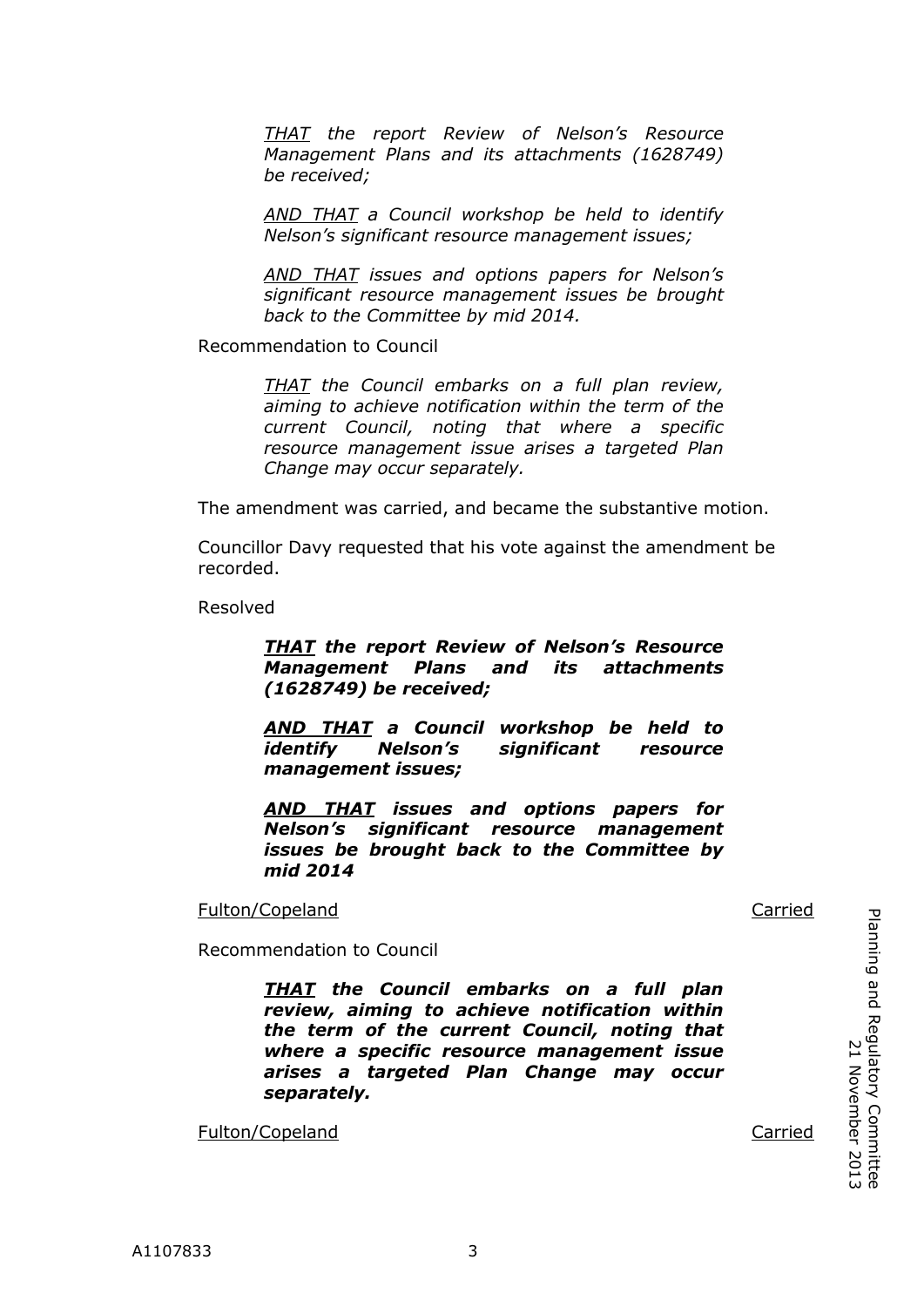Councillor Davy requested that his vote against the motion be recorded.

Attendance: The meeting adjourned from 2.26pm to 2.28pm.

# **7. Council Hearing – Plan Change 16 Inner City Noise**

Document number 1627440/A1103816, agenda pages 22-53 refer.

Attendance: Councillor Noonan declared a conflict of interest, and left the meeting at 2.28pm.

> Principal Planner, Matt Heale, and Planning Adviser, Reuben Peterson, joined the meeting and presented the report. They explained that a small number of submissions had been received, and outlined the hearings process.

> The was a discussion regarding whether the Hearings Panel would be best served by councillors who had been involved in the working party to develop the Plan Change, or by councillors who had had no involvement in the process to date.

Attendance: Her Worship the Mayor left the meeting at 2.41pm, having seconded the motion.

Resolved

#### *THAT the report Council Hearing – Plan Change 16 Inner City Noise (1627440) and its attachments (1292769 and 1636624) be received.*

Davy/Her Worship the Mayor Carried

*COMMITTEE*

Recommendation to Council

*THAT the Planning and Regulatory Committee recommends to Council that an independent Commissioner chaired Council assisted Hearing Panel hear and make decisions on submissions on Proposed Plan Change 16 Inner City Noise;*

*AND THAT the Planning and Regulatory Committee recommends to Council the membership of the Hearing Panel for Plan Change 16 Inner City Noise consists of an independent Commissioner as Chair and Councillor Copeland and Councillor Barker as Council Commissioners.*

Davy/Her Worship the Mayor Carried

Planning and Regulatory Committee

Planning and Regulatory Committee<br>2013<br>21 November 2013

21 November 2013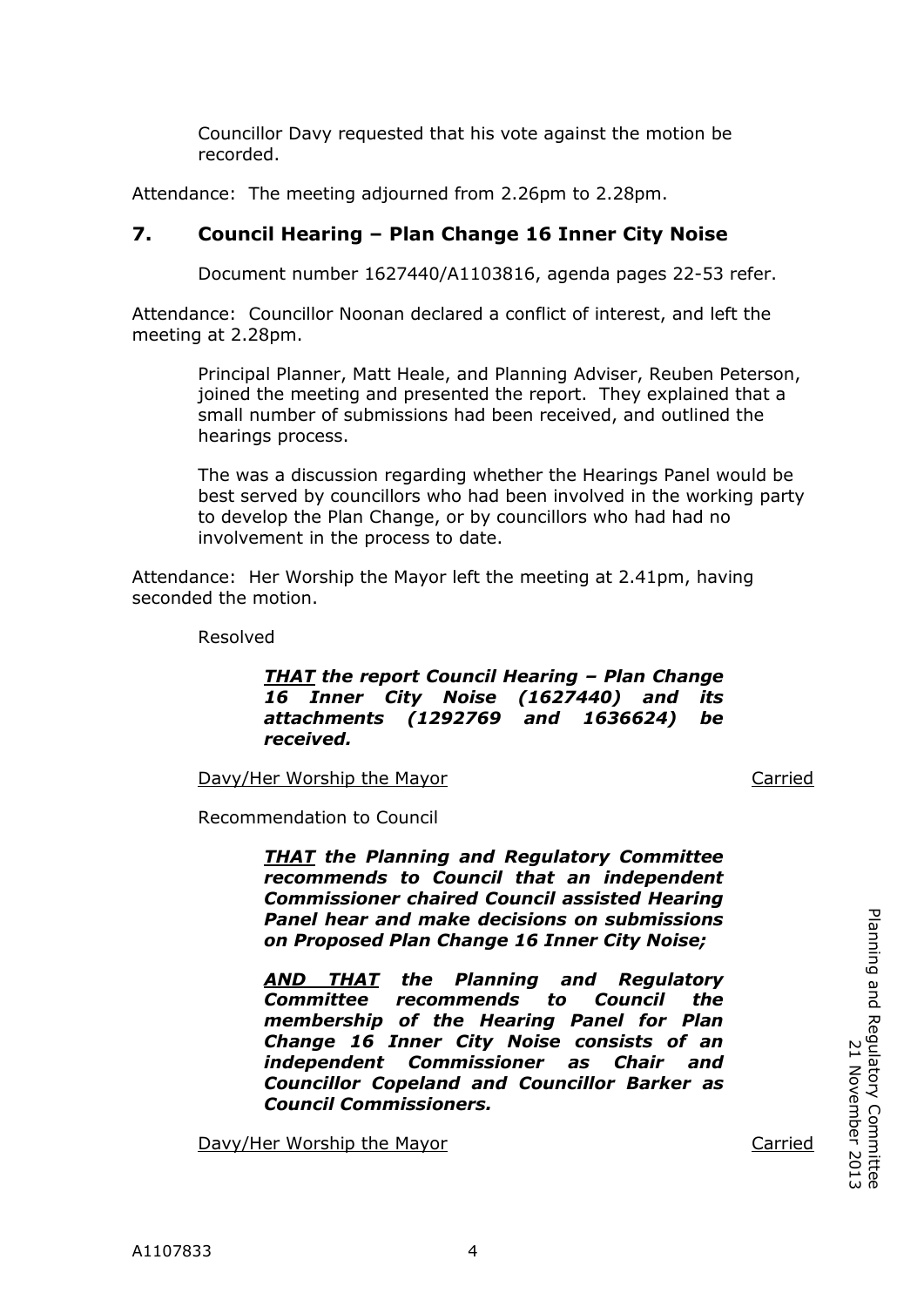#### **REGULATORY**

#### **8. Regulatory Report for 1 July to 30 September 2013**

Document number 1622238/A697446, agenda pages 54-64 refer.

Manager Building, Martin Brown; Manager Environmental Inspections Limited, Stephen Lawrence; and Team Leader Resource Consents, Carl Jenkins joined the meeting and provided verbal updates to the report.

Resolved

#### *THAT the Regulatory Report for 1 July to 30 September 2013 (1622238) be received.*

Fulton/Ward Carried

#### **9. Environmental Inspections Limited Annual Report 2012/2013**

Document number 1573590/A676356, agenda pages 65-89 refer.

Manager Environmental Inspections Limited, Stephen Lawrence, presented the report.

*COMMITTEE* In response to a question, he outlined the steps taken by Council and a land-owner to rectify a source of on-going contamination into York Stream.

Resolved

*THAT the Environmental Inspections Limited Annual Report 2012/2013 (1573590) and its attachments (1574763, 1573779, and 1574925) be received;*

*AND THAT the Planning and Regulatory Committee adopt the Nelson City Council Dog Control Activity Report 2012/2013 (1573779);*

*AND THAT the Planning and Regulatory Committee confirm the report sent to the Secretary for Local Government, as required under the Dog Control Act 1996, s.10A(3) and (4) is the Nelson City Council Dog Control Activity Report 2012/2013;*

*AND THAT the Planning and Regulatory Committee adopt the Nelson District Licensing Agency Report 2012/2013 (1574925);*